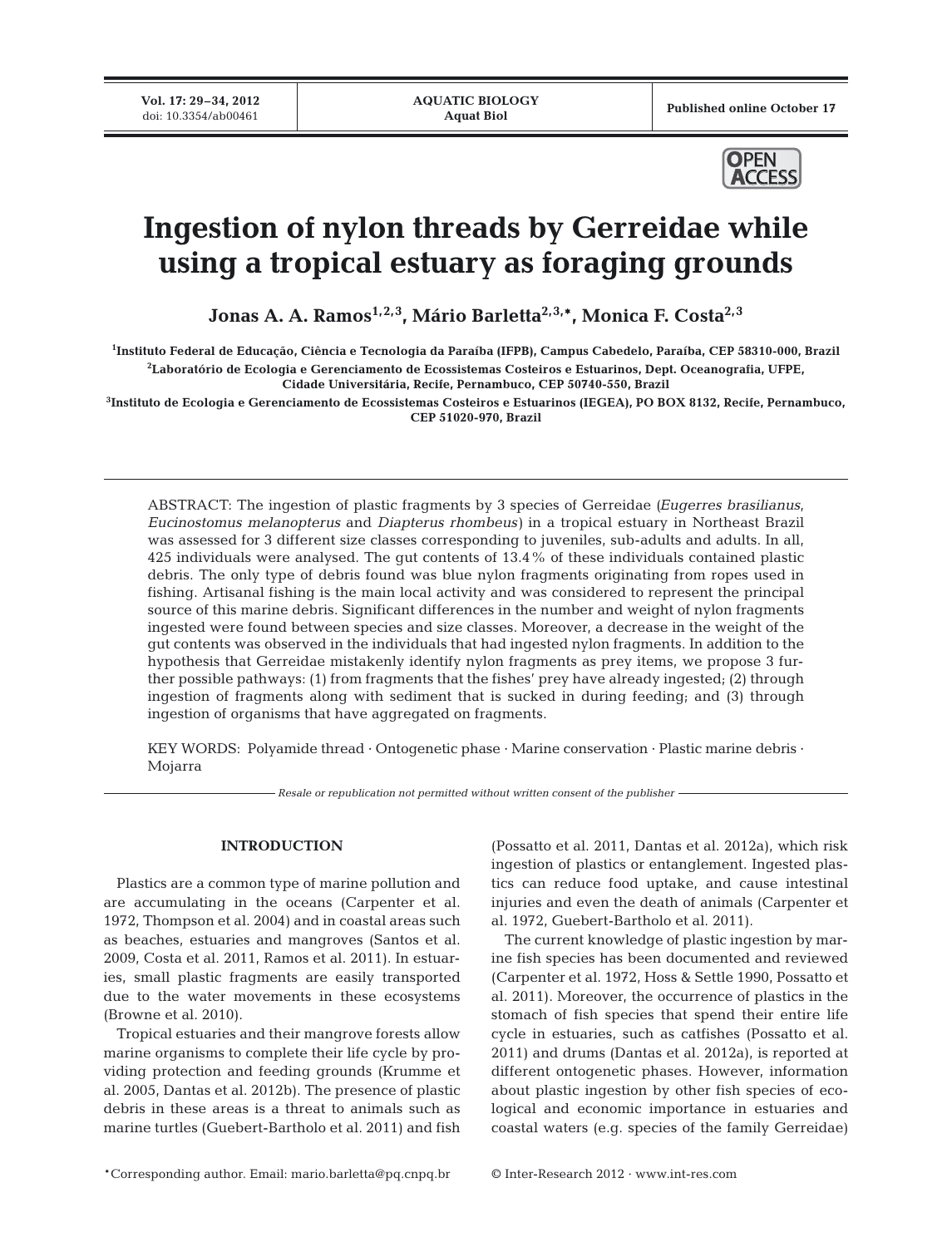is lacking. Gerreidae are tropical marine fish frequently found in estuaries and mangrove forests (Cyrus & Blaber 1982, Barletta & Blaber 2007). In the Goiana estuary, Northeast Brazil, these fish provide income and food to the local communities (Barletta & Costa 2009).

Possatto et al. (2011) and Dantas et al. (2012a) de monstrated that bottom-feeding fishes like Gerreidae from the Goiana estuary ingest microplastic fragments. The objective of this study was to investigate the ingestion of plastic debris by 3 size classes (juvenile, sub-adult and adult) of 3 gerreid species *(Eugerres brasilianus*, *Eucinostomus melanopterus* and *Diapterus rhombeus)* that use the Goiana estuary.

### **MATERIALS AND METHODS**

Fish were sampled monthly from the main channel of the Goiana estuary, Northeast Brazil (7° 32' to 7° 35′ S, 34° 54′ to 34° 58′ W). Samples (N = 234) were collected from January 2006 to March 2008 with an otter-trawl net (Dantas et al. 2010). In addition, 12 samples were collected in mangrove creeks from April to May 2008 (Ramos et al. 2011). The sampling nets were made of a type of material that differed from the type of plastic ingested by the fish.

The total length *(T*L, cm), total body weight *(W*, g) and weight without gonads ( $W_{\text{qr}}$  g) of each individual were measured. The fish were assigned to different size classes (juvenile, sub-adult and adult) based on 2 criteria (Table 1). The first criterion, the inflection point of the length−weight curve, was used to distinguish the juveniles from sub-adults (Fig. A1 in Appendix 1). The second criterion, the length at first

maturity  $(L_{50})$  was calculated (Lewis & Fontoura 2005) and used to distinguish sub-adults from adults (Fig. A1). The plastic items found in stomachs of each individual were quantified according to their number, weight and frequency of occurrence. The condition factor *(K)* was used to determine whether the presence of nylon fragments in the stomach can cause stress to the fish (e.g. weight loss). It was cal culated according Richardson et al. (2011). However, body weight without gonads was used to remove maturation influence.

### **Statistical analysis**

Data were Box-Cox transformed to improve the normality. A factorial ANOVA was used to compare the number and weight of plastic fragments for each size class and species and to compare the total weight of the gut contents and *K* among individuals that had or not ingested plastic. In this analysis, *Diapterus rhombeus* was omitted because too few individuals were captured. If significant differences were detected by ANOVA, a Bonferroni test was used *a posteriori* to detect the source of the differences. Analyses were performed with STATISTICA version 8 (StatSoft) at a significance level of 0.05.

#### **RESULTS**

A total of 425 fish were analysed, 240 of which were *Eugerres brasilianus*, 141 *Eucinostomus mela no pterus* and 44 *Diapterus rhombeus* (Table 1). Approximately 13.4% (57 ind.) had ingested nylon

Table 1. *Eugerres brasilianus*, *Eucinostomus melanopterus* and *Diapterus rhombeus*. Size classes, number of individuals analysed, and number and frequency of individuals that ingested nylon fragments, mean weight of gut content *(W<sub>G</sub>)* of individuals that ingested nylon, and mean ( $\pm$ SE) weight of nylon *(W<sub>N</sub>)*, number of nylon fragments ( $N_N$ ) and fraction of gut content weight occupied by nylon  $(F_G)$  for juveniles, sub-adults and adults.  $(-)$  No plastic contamination in stomach contents

|                 | Stage     | Size class | Number   | Fragment ingestion |                          | $W_{\rm G}$ | Nylon ingestion - |                 |                 |
|-----------------|-----------|------------|----------|--------------------|--------------------------|-------------|-------------------|-----------------|-----------------|
|                 |           | (cm)       | analysed | (no. ind.)         | $\frac{9}{6}$ of ind.)   | (mq)        | $W_N$ (mq)        | $N_{N}$ (mq)    | $F_G (\%)$      |
| E. brasilianus  | Juvenile  | $\leq 9$   | 141      | 18                 | 12.8                     | 80          | $0.02 \pm 0.01$   | $0.16 \pm 0.05$ | $0.58 \pm 0.19$ |
|                 | Sub-adult | $9 - 13$   | 72       | 12                 | 16.7                     | 159         | $0.03 \pm 0.02$   | $0.18 \pm 0.06$ | $0.19 \pm 0.06$ |
|                 | Adult     | >13        | 27       | 9                  | 33.4                     | 689         | $0.11 \pm 0.03$   | $0.78 \pm 0.11$ | $0.15 \pm 0.05$ |
| E. melanopterus | Juvenile  | $\leq 5$   | 41       | $\overline{2}$     | 4.9                      | 7           | $0.01 \pm 0.02$   | $0.05 \pm 0.09$ | $5.38 \pm 3.71$ |
|                 | Sub-adult | $5 - 7.5$  | 56       | 5                  | 8.9                      | 38          | $0.02 \pm 0.02$   | $0.14 + 0.07$   | $1.0 \pm 0.40$  |
|                 | Adult     | >7.5       | 44       | 6                  | 13.6                     | 313         | $0.04 \pm 0.02$   | $0.16 \pm 0.08$ | $0.19 \pm 0.08$ |
| D. rhombeus     | Juvenile  | <6         | 4        | $\Omega$           | $\overline{\phantom{0}}$ |             |                   |                 |                 |
|                 | Sub-adult | $6 - 9.54$ | 7        |                    | 14.3                     | 193         | $0.04 \pm 0.05$   | $0.28 \pm 0.21$ | 0.15            |
|                 | Adult     | > 9.54     | 33       | 4                  | 12.1                     | 354         | $0.08 \pm 0.03$   | $0.18 \pm 0.09$ | $0.24 \pm 0.19$ |
| Total           |           | 425        | 57       |                    |                          |             |                   |                 |                 |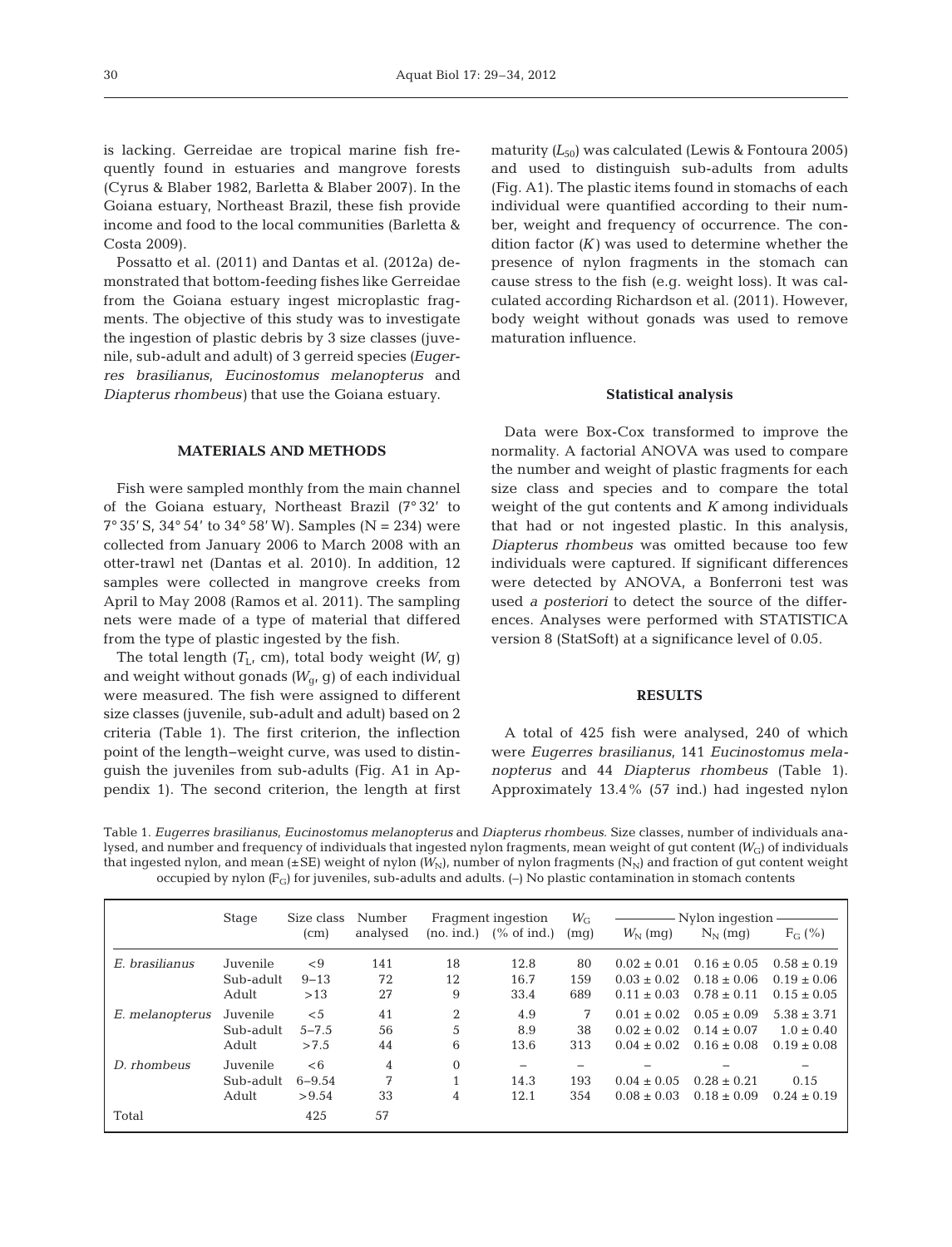fragments. The nylon fragments were blue, and their length ranged from 1 to 5 mm. The nylon debris originated from lines used in fishing activities. Ingestion ranged from 1 to 5 fragments per fish and was evident in the gut contents of the 3 size classes of the 3 species, with the exception of the juveniles of *D. rhombeus* (Table 1).

Number and weight of nylon fragments ingested differed significantly among species  $(F_{1,375} = 15.72)$ ,  $p = 0.0009$ , and  $F_{1,375} = 6.5031$ ,  $p = 0.0112$ , respectively), with the highest mean values, in number and weight, ingested by *Eugerres brasilianus* (Table 1). Differences between the size classes, in number and weight, were also detected  $(F_{2,375} = 9.97, p = 0.0001,$ and  $F_{2,375} = 6.5892$ ,  $p = 0.0015$ , respectively). The highest mean number and weight of plastic ingestion occurred in adults (Table 1). Moreover, for the number of nylon fragments, a significant species−size class interaction was detected  $(F_{2,375} = 6.49, p =$ 0.017). This result suggests that the number of nylon fragments ingested is influenced by the size class of each species (Table 1).

The ingested nylon fragments represented a small fraction of the gut contents weight of fish that had ingested nylon, and ranged from 0.15 to 5.38% (Table 1). Moreover, the occurrence of nylon fragments in the stomach in relation to the total weight of the gut contents for each size class showed a significant difference for adults of *Eugerres brasilianus*  $(F_{2,369} = 3.3324, p = 0.0368)$ . The adults of this species that ingested nylon fragments showed lower mean total weight of gut contents than those that had not ingested nylon (Fig. 1). *K* did not differ among species or size class for each species between individuals that ingested nylon and those that had not ingested nylon  $(F_{2,375} = 1.6441, p = 0.1945)$ .

## **DISCUSSION**

In the present study, 13.4% of the fish sampled were found to have nylon fragments in their stomachs. This result was similar to that of studies reporting plastic ingestion by fish as a significant form of pollution, e.g. species of the family Ariidae (23%; Possatto et al. 2011) and Sciaenidae (7.9%; Dantas et al. 2012a). The occurrence of blue nylon fragments in the gut contents of 3 gerreid species confirms these previous findings.

Artisanal and commercial fishing are strong and widely developed by the traditional communities around the Goiana estuary (Barletta & Costa 2009). Fisheries can be responsible for the generation of a number of types of plastic marine debris, from large items such as nets, buoys and crates to microplastics such as paint chips (Turner et al. 2008) and nylon threads (Costa et al. 2011). The nylon fragments in the gut contents of Gerreidae species detected in this study can be classified as microplastics  $( $5 \text{ mm}$ ),$ which can easily be ingested by benthic and demersal fishes (Possatto et al. 2011, Dantas et al. 2012a). In this study, no significant differences were found in the condition factor of the gerreid species if nylon fragments were ingested. This result did not exclude the possiblity of physiological effects, since these effects are difficult to predict (Possatto et al. 2011). However, the reduction in the amount of natural food ingested if plastic ingestion occurs, as observed for adults of *Eugerres brasilianus*, could be an indication of these physiological effects, as predicted for fish (Carpenter et al. 1972) and sea turtles (Guebert-Bartholo et al. 2011).

Fish are known to ingest plastic marine debris of different shapes, sizes and densities (Hoss & Settle



Fig. 1. *Eugerres brasilianus*, *Eucinostomus melanopterus* and *Diapterus rhombeus*. Mean (±SE) total gut content weight of (A) *E. brasilianus*, (B) *E. melanopterus* and (C) *D. rhombeus* for fish that ingested nylon fragments (white squares) and fish that did not ingest nylon fragments (black circles). Data are presented by size class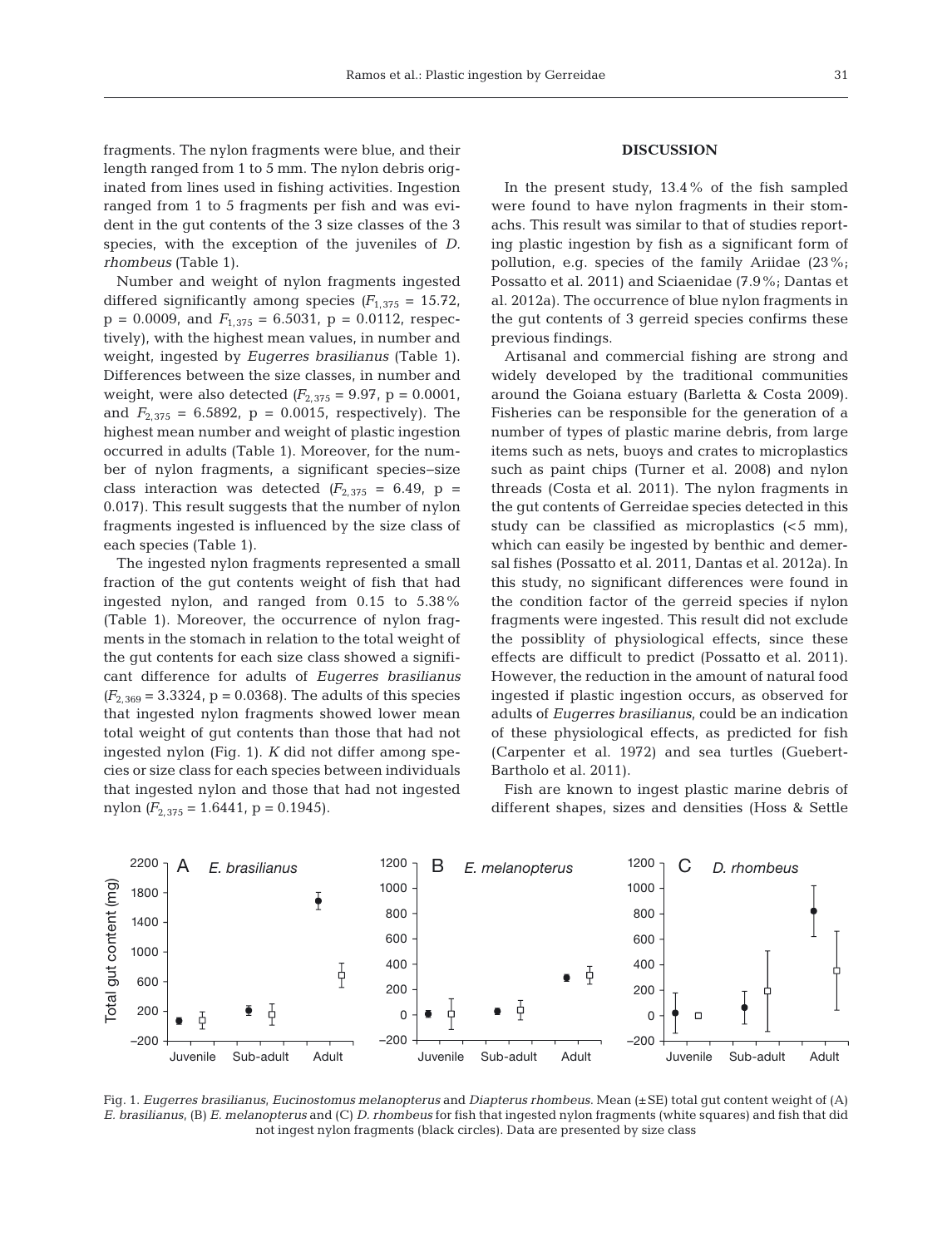1990, Possatto et al. 2011). It was expected that other types of plastic would also be present in the stomach contents of the fish studied here due to their availability in estuarine sediments. Costa et al. (2011) sampled the sediment in the tidal plain of this estuary, where depositional conditions may differ from those in the habitats where fish were sampled for this study, and found other plastics  $(-47 \text{ items m}^{-3})$  at a higher density than nylon fragments  $(-16$  items m<sup>-3</sup>). However, only nylon threads were ingested. This result suggests that the gerreids examined might be selectively ingesting this type of plastic debris for a reason associated with feeding patterns, behaviour and prey preference.

Gerreidae are bottom feeders and obtain food items on or below the surface of the substratum (Cyrus & Blaber 1982). They could show a selective preference for certain prey, such as bivalve siphons (Cyrus & Blaber 1983). However, no published data indicate the possible preferences of these species for specific colour and/or shape. In the Goiana estuary, the species studied show an ontogenetic shift in diet, feeding in different proportions on the same types of prey (Ramos 2011). In this study, these ontogenetic differences were also noted for nylon ingestion.

It is probable that the ingestion of nylon fragments occurs in different ways. A common hypothesis is that fish ingest nylon during feeding if they incorrectly identify it as a potential prey item (e.g. small polychaetes) (Hoss & Settle 1990, Possatto et al. 2011). We suggest that there are 3 other manners by which gerreids ingest nylon fragments. (1) The > Browne MA, Dissanayake A, Galloway TS, Lowe DM, source of the fragments can be the marine food web because plastic fragments can be ingested by benthic fauna such as bivalves (Browne et al. 2008), amphipods, barnacles and polychaetes (Thompson et al. 2004), the preferred prey ingested by Gerreidae (Cyrus & Blaber 1983, Teixeira & Helmer 1997). (2) Gerreids have a protractile mouth and feed using suction pressure. When feeding, they usually suck in sediment surrounding the prey to maximise predation efficiency (Cyrus & Blaber 1982). During this process, nylon fragments may be ingested, if available in the sediment (Costa et al. 2011). (3) Certain organisms (e.g. diatoms) can aggregate on the surfaces of plastic debris and construct a biofilm (Masó et al. 2003) that could be attractive to gerreids (Cyrus & Blaber 1983). Furthermore, we emphasise that because gerreid species are also prey to other confood webs, plastic contamination might be transferred to these higher-level predators (Eriksson & Burton 2003).

Plastic ingestion could result in intestinal damage, and transfer persistent organic pollutants to the fish. However, the effects of exposure to nylon fragments are still unknown. To obtain this information, a controlled experiment should be designed. The occurrence of plastic fragments in fish stomach contents also reflects the wide availability of this type of debris in this ecosystem. This study provides an important contribution to the understanding of problems associated with marine debris in estuarine environments. In addition, the results of this study can support mitigation efforts and control actions. Further studies on the contamination of other animal groups are needed to better understand how plastic pollution is affecting food webs.

*Acknowledgements*. The authors appreciate the financial support of the Conselho Nacional de Desenvolvimento Científico e Tecnológico (CNPq) (474736/2004, 482921/2007-2, CT-Hidro 552896/2007-1) and Fundação de Amparo à Ciência e Tecnologica de Pernambuco (FACEPE). J.A.A.R. thanks the CNPq for a Doctoral Scholarship. M.B. and M.F.C. are CNPq fellows. We also thank the 3 anonymous referees for their comments, which improved this manuscript.

#### LITERATURE CITED

- Barletta M, Blaber SJM (2007) Comparison of fish assemblages and guilds in tropical habitats of the Embley (Indo-west Pacific) and Caeté (Western Atlantic) estuaries. Bull Mar Sci 80:647-680
- Barletta M, Costa MF (2009) Living and non-living resources exploitation in a tropical semi-arid estuary. J Coast Res 56: 371−375
- Thompson RC (2008) Ingested microscopic plastic translocates to the circulatory system of the mussel, *Mytilus edulis* (L.). Environ Sci Technol 42:5026-5031
- ▶ Browne MA, Galloway TS, Thompson RC (2010) Spatial patterns of plastic debris along estuarine shorelines. Environ Sci Technol 44: 3404−3409
- ► Carpenter EJ, Anderson SJ, Harvey GR, Miklas HP, Peck BB (1972) Polystyrene spherules in coastal waters. Science 178: 749−750
	- Costa MF, Silva-Cavalcanti JS, Barbosa CC, Barletta M (2011) Plastic buried in the inter-tidal plain of a tropical estuarine ecosystem. J Coast Res 64:339-343
	- Cyrus DP, Blaber SJM (1982) Species identification, distribution and abundance of Gerreidae (Teleostei) Bleeker, 1859 in the estuaries of Natal. S Afr J Zool 17: 105−116
- ► Cyrus DP, Blaber SJM (1983) The food and feeding ecology of Gerreidae, Bleeker 1859, in the estuaries of Natal. J Fish Biol 22: 373−393
- ▶ Dantas DV, Barletta M, Costa MF, Barbosa-Cintra SCT and others (2010) Movement patterns of catfishes (Ariidae) in a tropical semi-arid estuary. J Fish Biol 76: 2540−2557
- sumers at higher levels in estuarine and coastal > Dantas DV, Barletta M, Costa MF (2012a) The seasonal and spatial patterns of ingestion of polyfilament nylon fragments by estuarine drums (Sciaenidae). Environ Sci Pollut Res 19:600-606
	- Dantas DV, Barletta M, Lima ARA, Ramos JAA, Costa MF,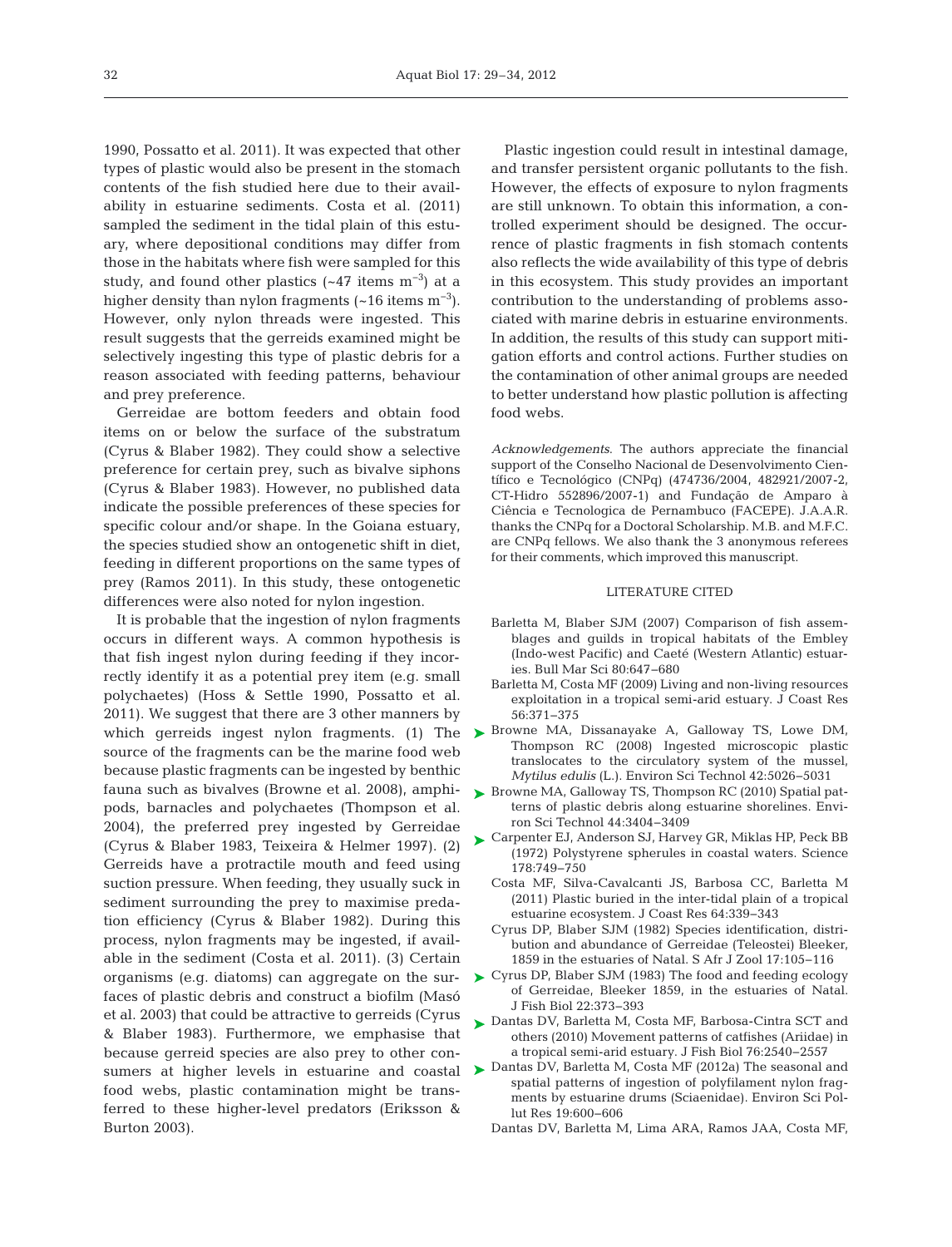ine ecosystem: patterns of use by sympatric catfish species. Estuar Coast 35: 587−602

- ► Eriksson C, Burton H (2003) Origins and biological accumulation of small plastic particles in fur seals from Macquarie Island. Ambio 32: 380−384
- ► Guebert-Bartholo FM, Barletta M, Costa MF, Monteiro-Filho ELA (2011) Using gut contents to assess foraging patterns of juvenile green turtles *Chelonia mydas* in the Paranaguá Estuary, Brazil. Endang Species Res 13: 131−143
	- Hoss DE, Settle L (1990) Ingestion of plastics by teleost fishes. In: Shomura RS, Codfrey HL (eds) Proceedings of the Second International Conference on Marine Debris. US Department of Commerce, NOAA Technical Memorandum NMFS, Washington, DC, p 693−709
- ► Krumme U, Keuthen H, Barletta M, Villwock W, Saint-Paul ► Santos IR, Friedrich AC, Ivar do Sul JA (2009) Marine debris U (2005) Contribution to the feeding ecology of the predatory wingfin anchovy *Pterengraulis atherinoides* (L.) in north Brazilian mangrove creeks. J Appl Ichthyol 21: 469−477
- Lewis DDS, Fontoura NF (2005) Maturity and growth of *Par-*➤ *alonchurus brasiliensis* females in southern Brazil (Teleostei, Perciformes, Sciaenidae). J Appl Ichthyology 21: 94−100
- Masó M, Garcés E, Pagès F, Camp J (2003) Drifting plastic ➤ debris as a potential vector for dispersing harmful algal bloom (HAB) species. Sci Mar 67: 107−111
- Saint-Paul U (2012b) Nursery habitat shifts in an estuar-Possatto FE, Barletta M, Costa MF, Ivar do Sul JA, Dantas ➤ DV (2011) Plastic debris ingestion by marine catfish: an un expected fisheries impact. Mar Pollut Bull 62: 1098−1102
	- Ramos JAA (2011) Ecologia alimentar e os hábitats utilizados por cada fase ontogenética das espécies pertencentes à família Gerreidae (Actinopterigii - Perciformes) no estuário do Rio Goiana (PE/PB). MSc dissertation, Universidade Federal de Pernambuco, Recife
	- Ramos JAA, Barletta M, Dantas DV, Lima ARA, Costa MF ➤ (2011) Influence of moon phase on fish assemblages in estuarine mangrove tidal creeks. J Fish Biol 78: 344−354
	- ► Richardson N, Gordon AK, Muller WJ, Whitfield AK (2011) A weight-of-evidence approach to determine estuarine fish health using indicators from multiple levels of biological organization. Aquat Conserv 21:423-432
	- contamination along undeveloped tropical beaches from northeast Brazil. Environ Monit Assess 148:455-462
	- Teixeira RL, Helmer JL (1997) Ecology of young mojarras (Pisces:Gerreidae) occupying the shallow waters of a tropical estuary. Rev Bras Biol 57: 637−646
	- ▶ Thompson RC, Olsen Y, Mitchell RP, Davis A and others (2004) Lost at sea:Where is all the plastic? Science 304: 838
	- Turner A, Fitzer S, Glegg GA (2008) Impacts of boat paint ➤chips on the distribution and availability of copper in an English ria. Environ Pollut 151: 176−181